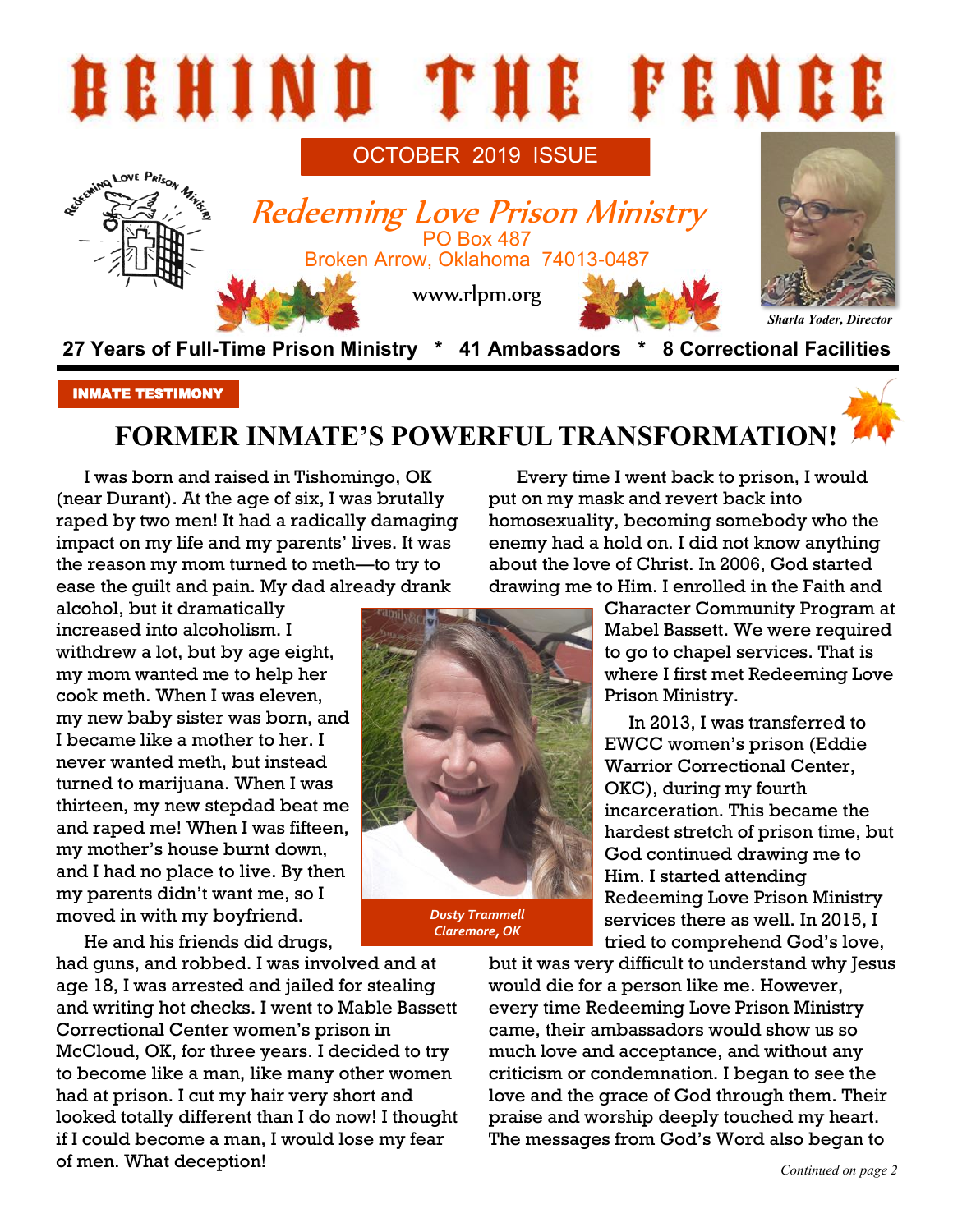#### *Continued from page 1*

impact me. Finally, I went to Chaplain Kathryn McCollum (chaplain for EWCC at that time) and she led me to salvation in Jesus Christ! She soon baptized me, and it was an awesome, supernatural, miraculous experience!

I was still seeing myself as a man. But God used prison ministry to show me my identity in Christ. I learned that I was a beautiful woman, by design of God's creation! I began to use makeup and let my hair grow out. I now wanted to be who God created me to be! I was baptized and felt so very clean and free! I began to really grow as a Christian. I was appointed to be a chapel worker and ran the sound system for Redeeming Love Prison Ministry.

RLPM brought in some wonderful Bible studies by well-known Bible teacher Andrew Wommack (who's based in Colorado Springs) that were so very helpful in my growth. Later, Sharla gave us copies of her new book, God's Grace Liberates! Her book taught me so much about Jesus and how amazing His grace really is to hurting people. I was released in June of this year with an ankle monitor. I am thankful to live in a group home provided by **His House Ministries**, who partners with **Stand in the Gap Ministries**, headed by Rhonda Bear, in Claremore, OK. I also work at her coffee shop/restaurant called **She Brews**, which provides jobs and more for women coming out of prison, and I take classes, such as Celebrate Recovery (a Christ-centered12-step recovery program).

Without Redeeming Love Prison Ministry, so many of the women at both women's prisons would not know Christ, and learn and grow into successful Christian women. So I want to say THANK YOU from me and from many others for supporting this ministry. We realize that without you, Redeeming Love Prison Ministry could not do what God has called them to do. Thank you.



God Bless You,

Dusty Trammell Claremore, OK

## INMATE TESTIMONY *AMBASSADOR'S EXCITING MINISTRY PERSPECTIVE!*

Note: *Ina Dilldine has been an ambassador (volunteer) with Redeeming Love Prison Ministry for 23 years! She is a joy to know and has impacted many inmates' lives!*

With excitement, I want to briefly share with you about God leading me to minister with Redeeming Love Prison Ministry (RLPM). When I served as the prayer coordinator for Channel 17 in Tulsa, OK, in 1996, I met Sharla Yoder, and I interviewed her on a TV program about her call to the prison ministry. I felt God really connecting me to this ministry. When I later spoke this to Sharla, she prayed with me about it. I tell you, God's answer was a big YES! Many years have passed and I continue to love this ministry more and more! I go to six and sometimes seven of the outreaches every month.

Our Ambassadors, who go with us to the prisons and jails, feel a close connection to each other, even though we go to different churches. We know we are making a difference in every facility! Why? All because we take Jesus and the Word of God with us. We lift their hopes with encouraging messages, Bible teaching, anointed praise and worship, invitations to receive salvation, be filled with the Holy Spirit, be delivered from addictions, healed, and more. At the close of every chapel service, we pray for them, their families, and their court cases.

I so appreciate the priority prayer meetings on the first Monday evening of the month. The presence of God is felt as we worship together. We pray for our country, government leaders, for inmates, prison chaplains, our outreaches, and special requests. We also receive Communion together. Afterwards, we have a time of fellowship and snacks. Once every quarter, we have a dinner at 6 PM, *before* prayer.

**GOD DOESN'T EXPECT US TO KNOW IT ALL, HAVE IT ALL, BE IT ALL, OR DO IT ALL. HE JUST WANTS US TO TRUST** *HIM—* **THROUGH IT ALL!**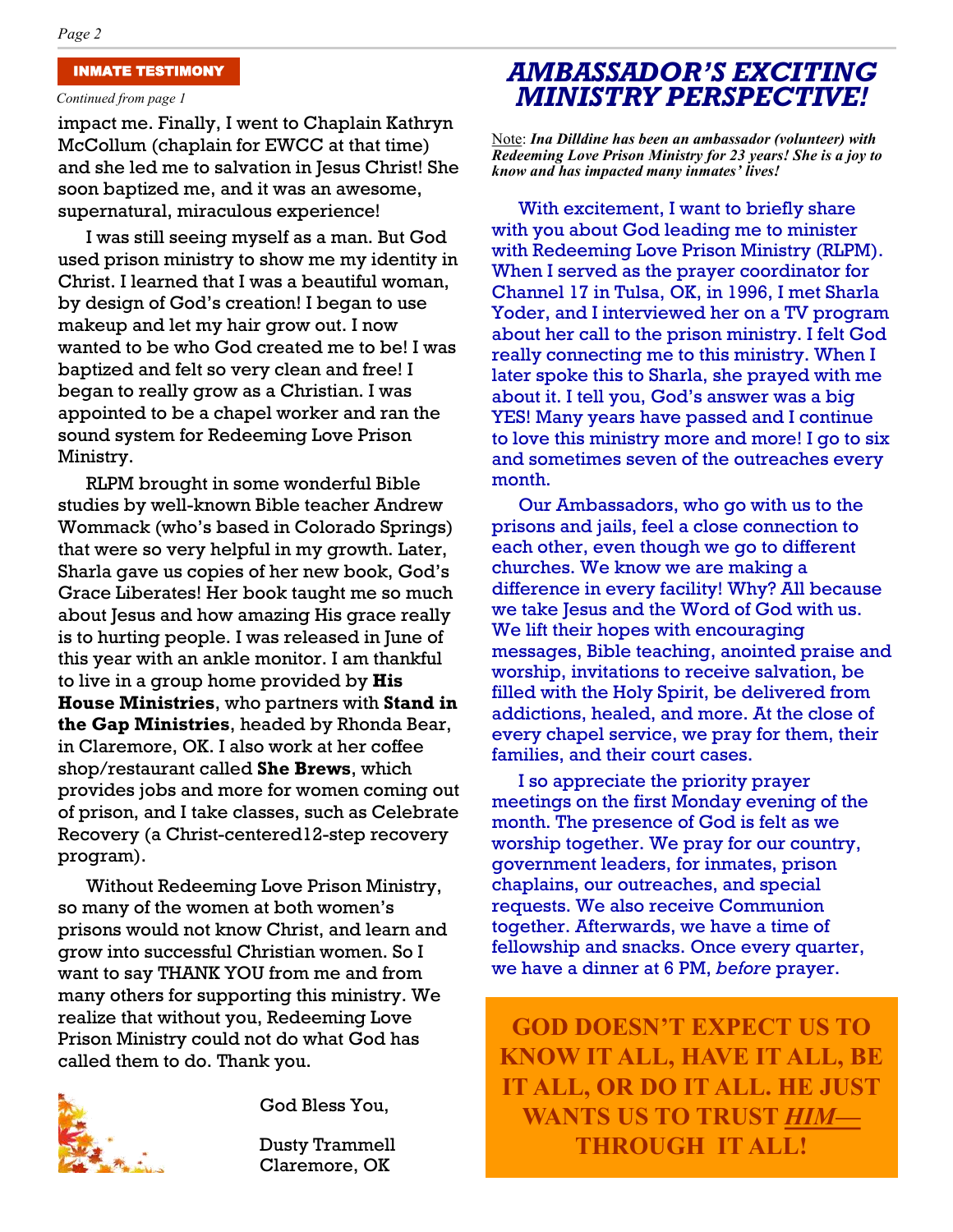I can tell you that I feel no fear ministering in a prison or jail, even on death row at OSP— Oklahoma State Penitentiary. (Jesus gives life, and we see it as "life row"!) It is always safe, with plenty of cameras and officers around. I recommend that people with *some ministry experience* consider joining us! Bible school is not a requirement (although several of us are ordained graduates). This is an exciting mission field! We are growing and would love for you to come grow with us, if the Lord is drawing you, as I believe He is drawing some who are reading this! I can tell you for sure that the rewards are out of this world! And the joy and fulfillment are amazing!

Another way your help is needed is in giving toward the expansion to other prisons, the reprinting of a few thousand of Sharla's

books (*God's Grace Liberates!*), and the purchase of several thousand Bible studies by Andrew Wommack. Our Ambassadors and partners are so important to the operation of this ministry, and help send us to do what God has commissioned us to do with the many types and places of ministry to the incarcerated. I guarantee that your



*Ina Dilldine RLPM Ambassador*

blessings will be great as you give. This ministry is worthy of ALL of us giving our best to see many more prisoners lives transformed!

#### ―Ina Dilldine.

**RLPM AMBASSADOR FOR 23 YEARS**

**SOMEONE, SOMEWHERE, IS DEPENDING ON YOU TO DO WHAT GOD HAS CALLED YOU TO DO**

**HEART TO HEART** *by Sharla Yoder*

We are excited about our new expected growth at Redeeming Love Prison Ministry! At our 27th Anniversary Dinner on October 4, we will be in the process of recruiting new ambassadors to join us in ministering at one or more of the eight facilities that we reach out to, as well as some new facilities. If you have an interest in ministering with us, please contact me at our RLPM office (918-252- 2772). YES!!! God LOVES prisoners! I have yet to hear of a more fulfilling ministry that God is using to radically transform lives, all for HIS glory!

A very important part of our ministry is to donate Bible studies to inmates (we use Andrew Wommack's condensed source). We also are very low on copies of the book I wrote, titled "God's Grace Liberates! These books offer more detailed and extensive material needed for a solid foundation in Christianity. We get tremendous feedback (such as in the previous inmate testimony) on the effectiveness of these materials. They also are often shared with other inmates.

In order to reach these goals, we need a minimum of \$10,000. I wholeheartedly encourage you to prayerfully consider giving your best gift in order to help us meet these important goals to further God's kingdom behind bars and fences! Thank you so much! We love you, appreciate you, and pray for you.

We look forward to hearing from you soon!  $\odot$ 

More Love and Greatest Blessings,

Sharla Yoder, Director Redeeming Love Prison Ministry, Inc.